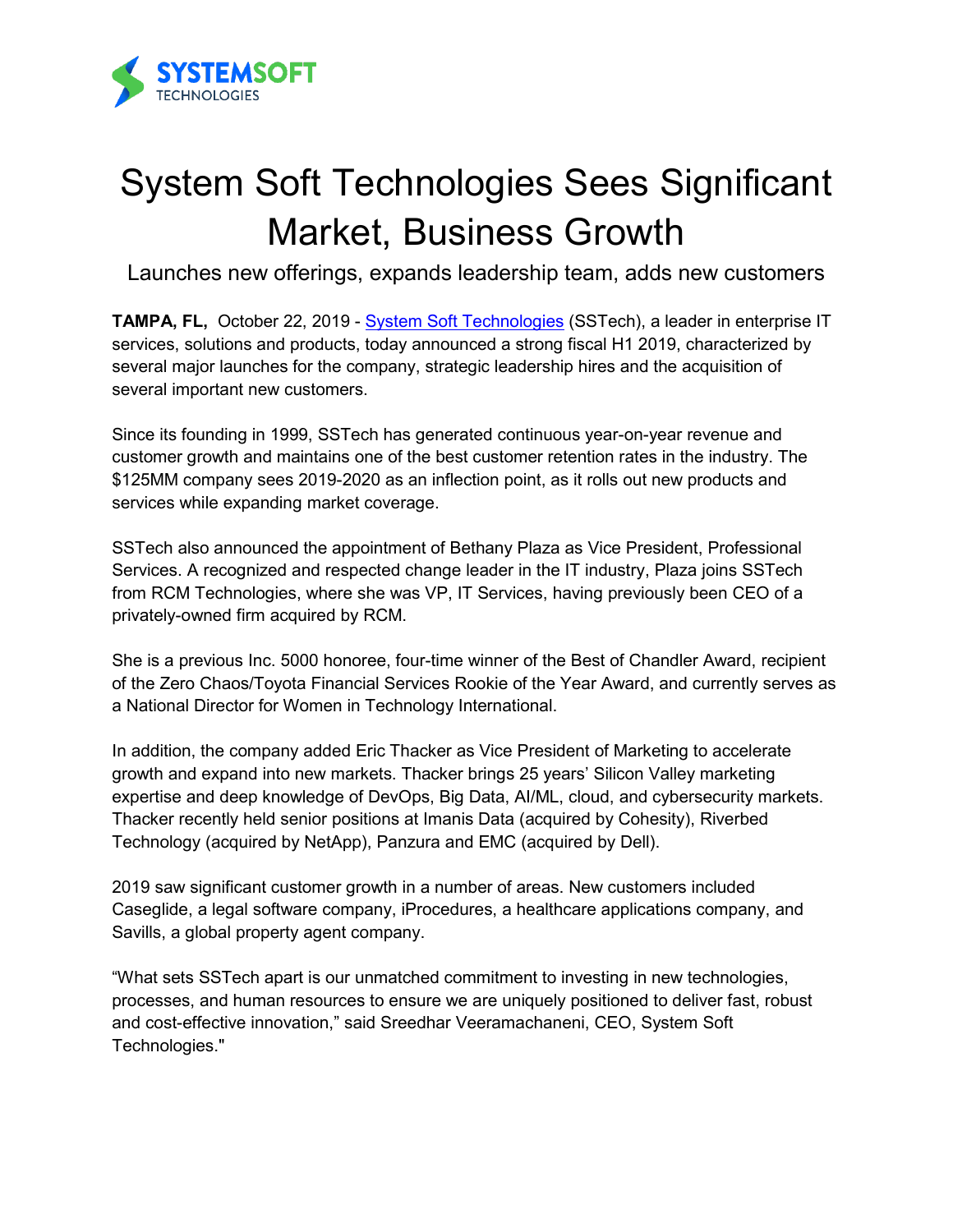

"This year we have increased our focus on building and expanding our enterprise-grade technology platforms. The result is that 2019 is shaping up to be our most defining year as we expand our ability to help clients leverage Big Data, defend against modern cyber threats, and accelerate application development cycles."

Key 2019 milestones for SSTech include:

- Creation of the Data Analytics and Cybersecurity engineering team in our Silicon Valley office
- Launch of the [Elysium Analytics](https://elysiumanalytics.us/elysium-analytics-launches-first-cognitive-siem/) cognitive cybersecurity solution
- Creation of the [Elysium Analytics global partner program](https://elysiumanalytics.us/elysium-analytics-launches-global-partner-program/)
- Naming of Elysium Analytics [as a Black Unicorn Awards finalist](https://elysiumanalytics.us/elysium-analytics-named-finalist-in-black-unicorn-awards-for-2019/)
- Becoming an independent solution vendor in the Microsoft marketplace
- Classification as a Microsoft Gold Partner in application development
- Expansion of our Delphian Trading analytics platform from B2C to B2B
- Creation of the SSTech design studio in our Tampa, FL, HQ.

A key focus area for SSTech is delivering rapid application development as a service (ADaaS), especially for small and medium businesses. Over its history, SSTech has developed an extensive library of standard code modules that can be applied to client application development to speed completion, reduce cost, and boost robustness.

SSTech is also working with partner Citizen Developer to deliver "no-code, low-code" turnkey applications and all associated support services to speed deployment and management.

Combined with other SSTech managed and professional services, they deliver a complete, seamless pathway to modern application development, deployment, and management.

"When attacking a software development backlog or modernizing legacy applications, CitizenDeveloper's capabilities dovetail tightly with the experienced team and leadership at SSTech. Supporting one of our top integrators, my team is always eager to deliver quality software through our System Soft partnership," said Treff LaPlante, CEO, CitizenDeveloper.

"We struggled a lot trying to get our core application off the ground, with many false starts and painful lessons," said Wesley Todd, CEO, Caseglide. "SSTech delivered a fully-custom, robust application at a lower cost than commercial options and at amazing speed. They worked with us closely every step of the way and made us feel comfortable and confident. We are planning on expanding our engagement with them based on this super-positive experience."

To learn more, please visit [www.sstech.us](http://www.sstech.us/)

## **About System Soft Technologies**

Systems Soft Technologies (SSTech), founded in 1999, is a \$125MM, leading IT products, services and solutions company focused on helping enterprises monetize Big Data.